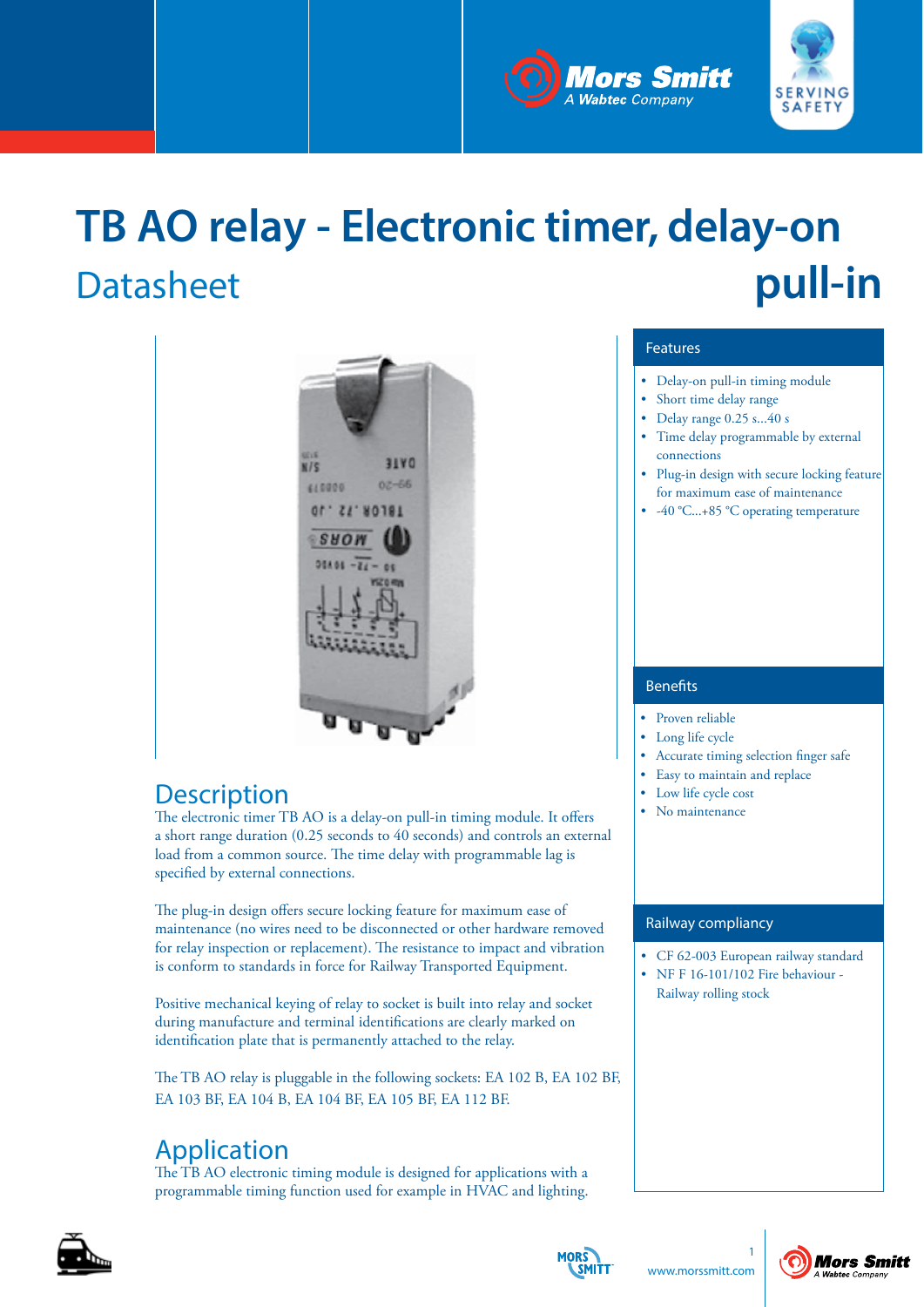

### Functional and connection diagrams



**Type AO (delay on pull-in)** (also called delay on Energization, delay ON or delay on make)

#### **Operation:**

With power supply ON and connected to timer input terminals d1-d4, when switch is closed, the time interval programmed by wiring from tables below begins. At end of interval, an output signal appears across terminals d2-d3 to actuate load.



#### Connection diagram





**MORS** 

**SMITT** 

 $\overline{2}$ 

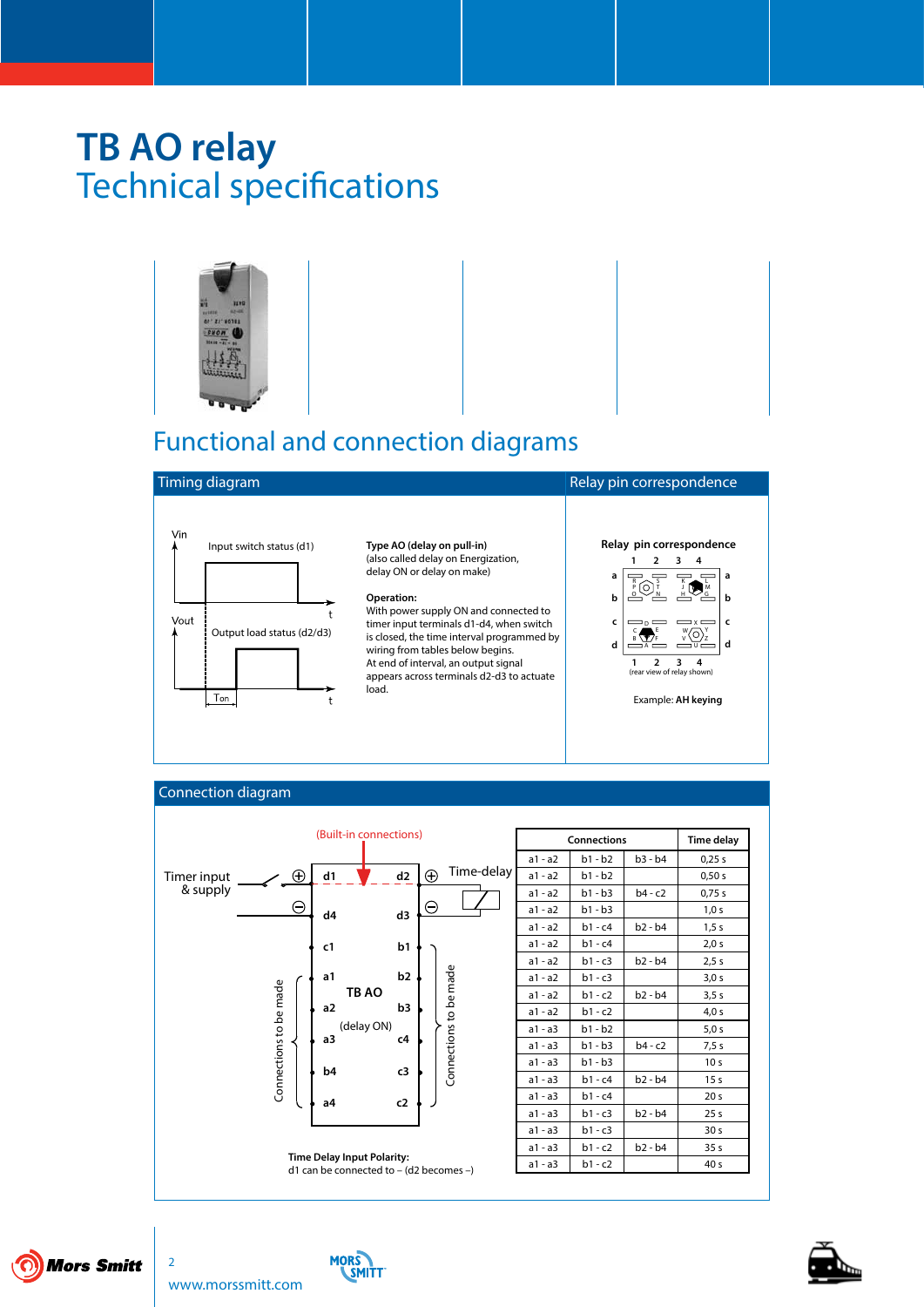### Timing characteristics

| Time function                       | Delay-on pull-in                     |
|-------------------------------------|--------------------------------------|
| Total time delay range              | $0.25$ s40 s                         |
| Time delay adjustment               | Fixed after connecting the terminals |
| Adjustment / repeatability accuract | $+10\%$ / $+2\%$                     |

### Input data

| Keying    | Unom (VDC) | Uoperating (VDC) |
|-----------|------------|------------------|
| AH        | 24         | 17/33            |
| PU        | 48         | 35/60            |
| <b>BH</b> |            | 50/90            |
| <b>EH</b> | 125        | 90/156           |

## Electrical characteristics

| Operating voltage        | 24 VDC110 VDC                  |
|--------------------------|--------------------------------|
| Load voltage drop        | $\leq$ 2. V                    |
| <b>Operating current</b> | $< 20$ mA                      |
| Maximum load current     | 0.8A                           |
| Dielectric strength      | 2000 VAC, 1 min                |
| Insulation resistance    | $> 1000$ M $\Omega$ at 500 VDC |





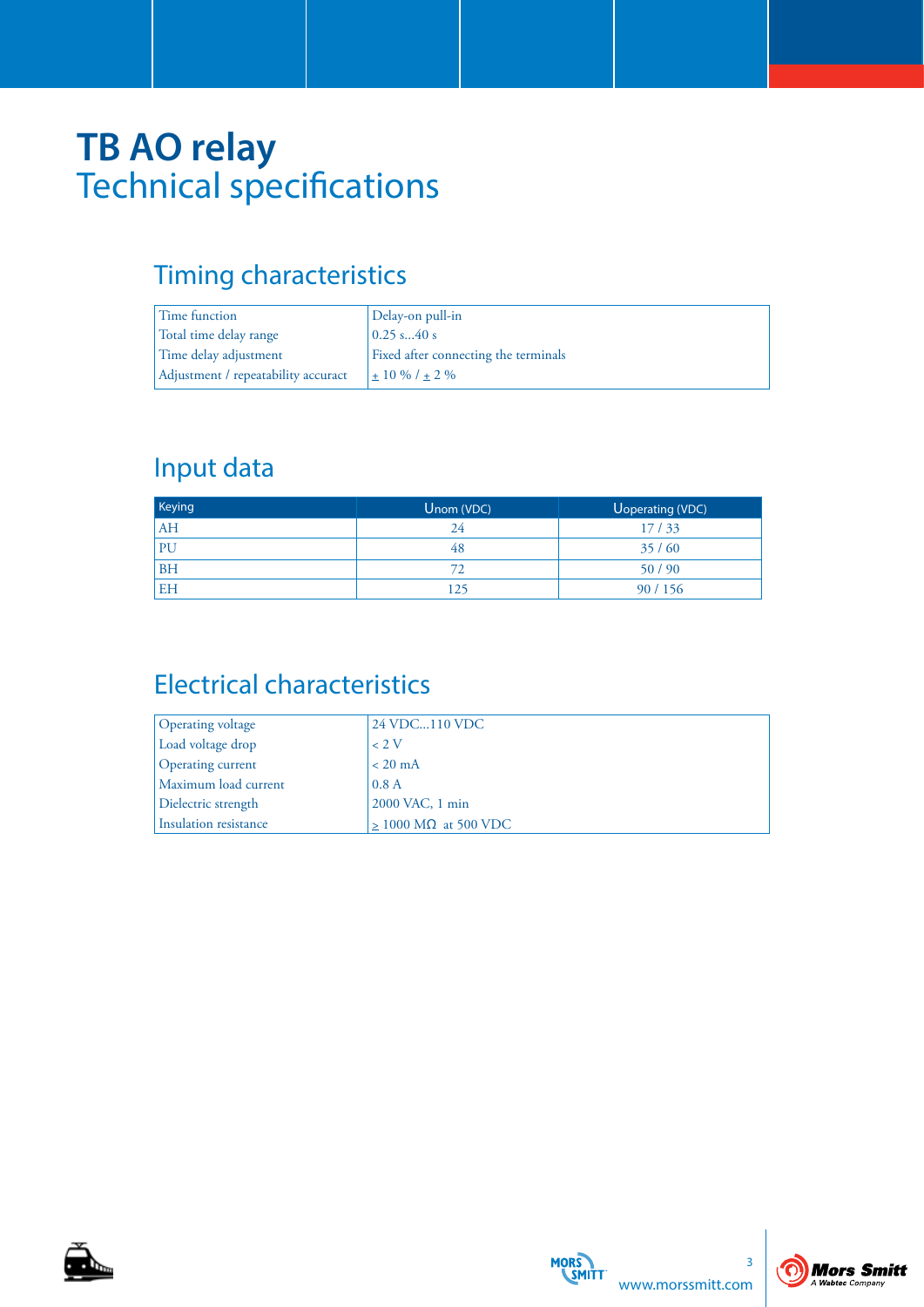### Mechanical & environmental characteristics

| Vibration       | NF F 62-002 The tests are conducted in the X, Y, Z planes at frequency between |
|-----------------|--------------------------------------------------------------------------------|
|                 | 10 & 150 cycles (sinusoidal) at 2 g                                            |
| Shock           | NF F 62-002 Tests are applied in both directions in the X, Y & Z planes. Then  |
|                 | successive shocks are administered consisting of the positive component of     |
|                 | sinusoidal with a value of 30 g, 18 ms                                         |
|                 | Other vibration and shock tests can be performed on request.                   |
| Mechanical life | MTBF of 117.000 h                                                              |
| Weight          | $150 \text{ g}$ (5.3 ounces)                                                   |
| Temperature     | $-40 °C+80 °C$                                                                 |
| Humidity        | 93% RH, 40° C for 4 days                                                       |
| Salt mist       | 5% NaCl, 35° C for 4 days                                                      |
| Protection      | IP40 (relay on socket)                                                         |
| Fire & smoke    | Materials: Polycarbonate (cover) / polyester melamine (base)                   |
|                 | Note: These materials have been tested for fire propagation and smoke emission |
|                 | according standards NF F 16-101, NF F 16-102. And have been approved for use   |
|                 | on the English/French train channel shuttle.                                   |





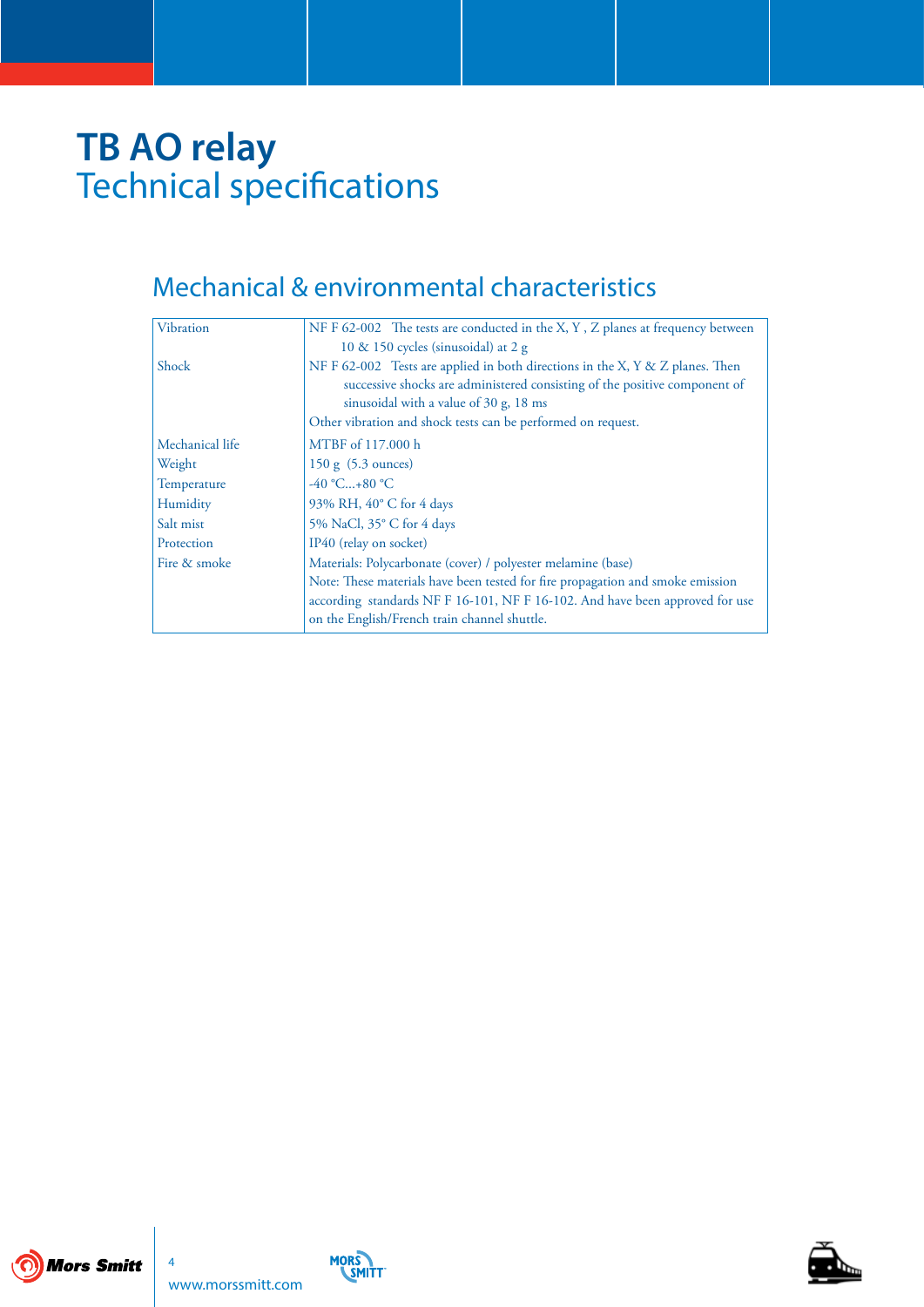## Dimensions (mm)







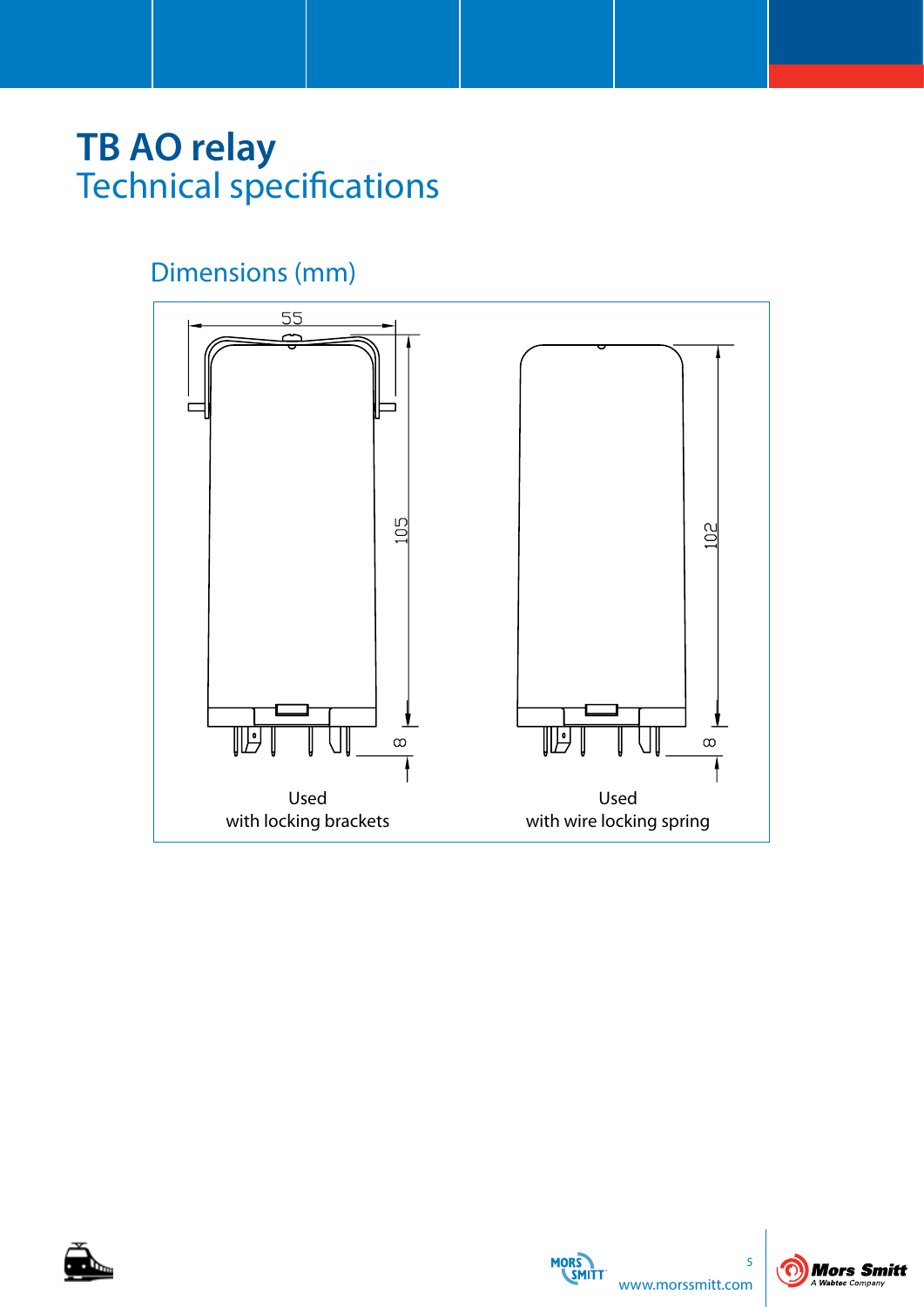## **TB AO relay** Notes





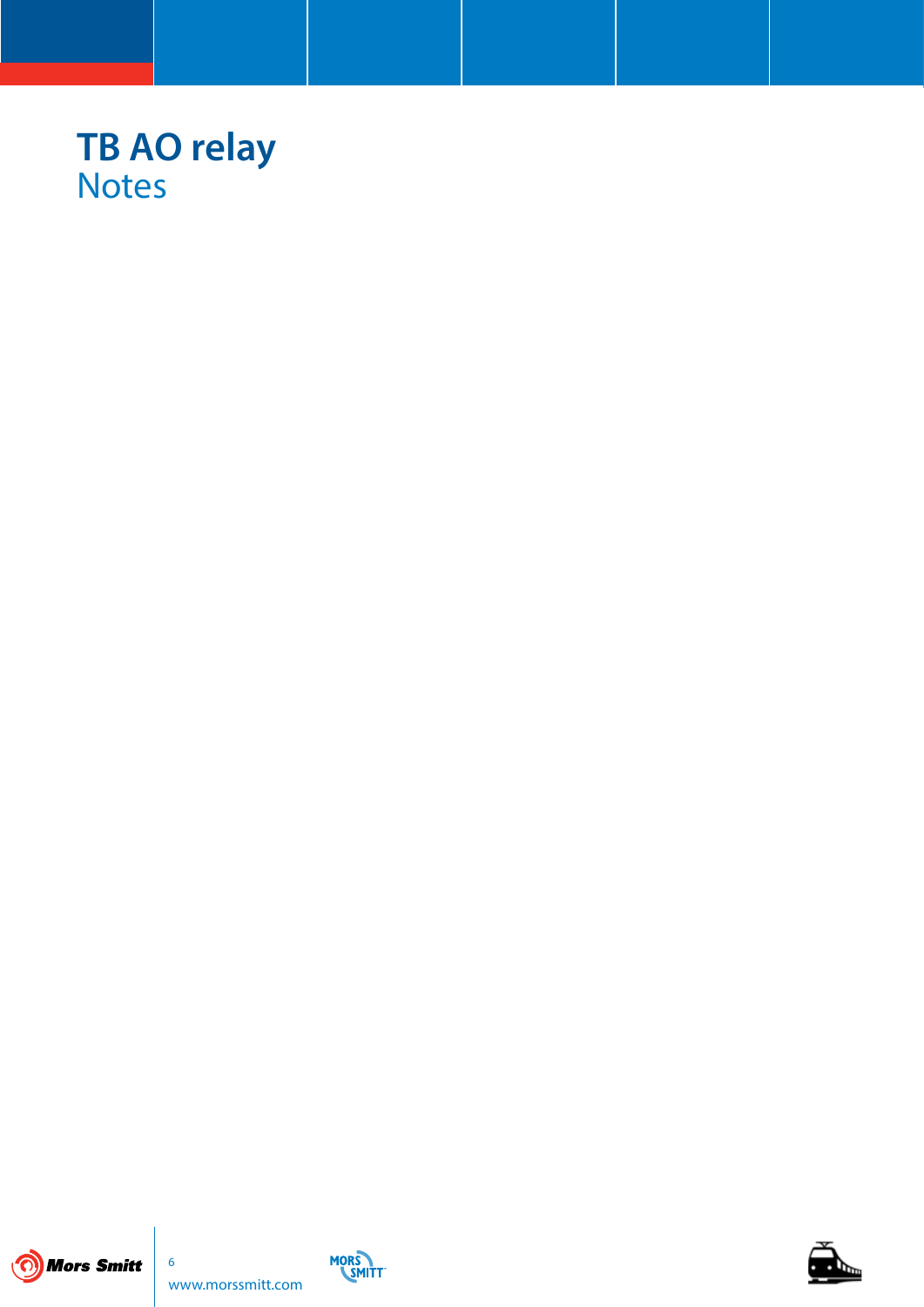## **TB AO relay** Mounting possibilities / sockets



### Panel/flush mounting

| <b>EA 102 B</b>  | Locking bracket (905843), rear connection, double Faston 5 mm           |
|------------------|-------------------------------------------------------------------------|
| <b>EA 102 BF</b> | Wire locking spring (926853), rear connection, single Faston 5 mm       |
| <b>EA 104 B</b>  | Locking bracket (905843), rear connection, single Faston 5 x 0.8 mm     |
| <b>EA 104 BF</b> | Wire locking spring (926853), rear connection, single Faston 5 x 0.8 mm |
| <b>EA 112 BF</b> | Wire locking spring (926853), rear connection, crimp contact            |

### Surface/wall mounting

| <b>EA 103 BF*</b> | Wire locking spring (926853), front connection, M3 screw 6.5 mm ring terminals |
|-------------------|--------------------------------------------------------------------------------|
|                   | $(2.5 \text{ mm}^2)$                                                           |
| <b>EA 105 BF*</b> | Wire locking spring (926853), front connection, single Faston 5 mm (3/16")     |

\* Mounting possibility on 35 mm rail EN 50022 by adding suffix D to the part number (see socket datasheet)

Note: Keying of relay to socket can be specified by adding the keying letters in the part number. See all details in the related socket datasheet.





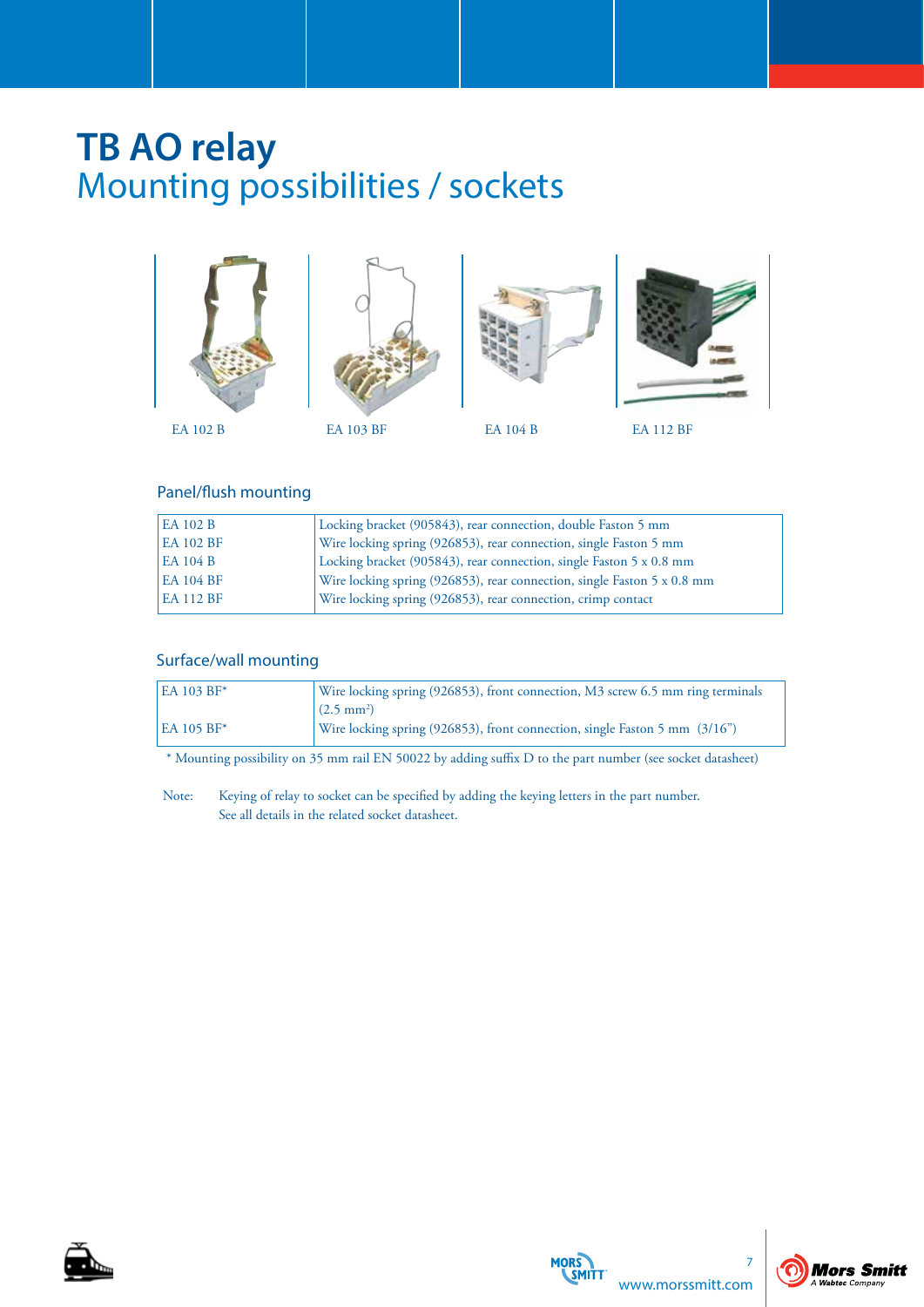## **TB AO relay Instructions**

#### Installation

Install socket and connect wiring correctly according identification to terminals. Plug relay into socket. Reverse installation into socket not possible due to mechanical blocking by snap-lock. Don't reverse polarity of coil connection. Relays can be mounted (tightly) next to each other and in any attitude. **Warning!** Never use silicon near by relays

#### **Operation**

Before operating always apply voltage to coil to check correct operation.

Long term storage may corrode the silver on the relay pins. Just by plugging the relay into the socket, the female bifurcated receivers will automatically clean the corrosion on the pins and guarantee a good connection. Do not use the relay in places with flammable gas as the arc generated from switching could ignite gasses.

#### **Maintenance**

Correct operation of relay can easily be checked as transparent cover gives good visibility on the moving contacts. When the relay doesn't seem to operate correct, please check presence of coil voltage. Use a multimeter. If LED is used, coil presence should be indicated. If coil voltage is present, but the relay doesn't work, a short circuit of suppression diode is possible (The coil connection was reversed). If relay doesn't work after inspection, please replace relay unit by a similar model. Send defective relay back to manufacturer. Normal wear and tear excluded.





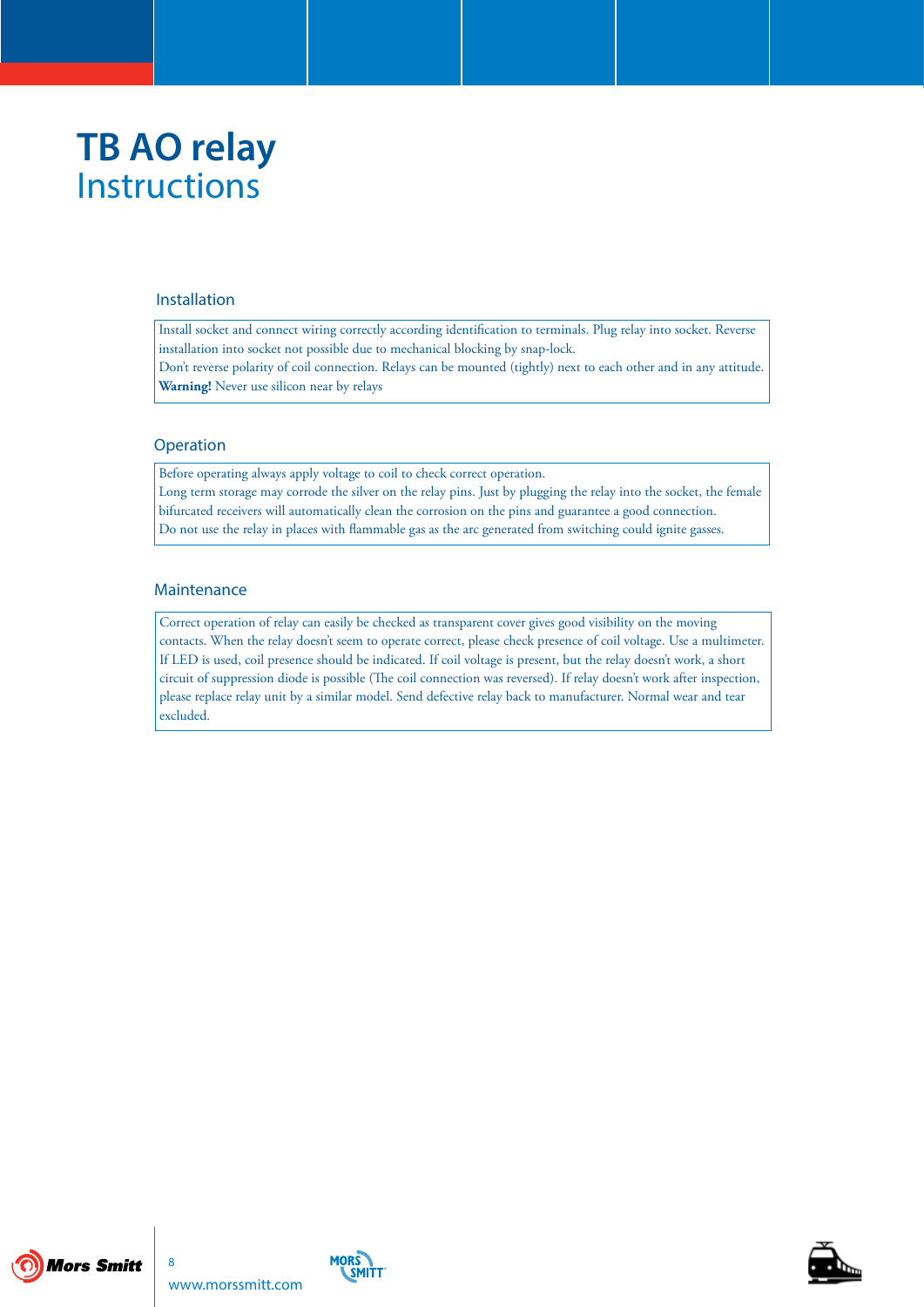## **TB AO relay** Ordering scheme

Configuration:  $\overline{AB}$  ||AO|| 24 || AH || F || 1 1. Relay model 2. Delay 3. Nominal 4. Keying 5. Cover 6. Language mode voltage type report AO

This example represents a **TB AO 24 AH F 1**.

**Description**: TB AO relay, Unom: 24 VDC, keying AH, relay cover for wire locking spring, test report in English

### 1. Relay model



### 2. Delay model

**AO** Time delay-on pull-in

#### 3 & 4. Nominal voltage and keying

| $24 \text{ AH}$ 24 VDC |
|------------------------|
| 48 PU 48 VDC           |
| <b>72 BH</b> 72 VDC    |
| <b>125 EH</b> 125 VDC  |
|                        |

#### 5. Relay cover type

| - | Relay cover with lock pins          |  |
|---|-------------------------------------|--|
| F | Relay cover for wire locking spring |  |

#### 6. Language on test report

| French  |  |
|---------|--|
| English |  |
| Spanish |  |
|         |  |